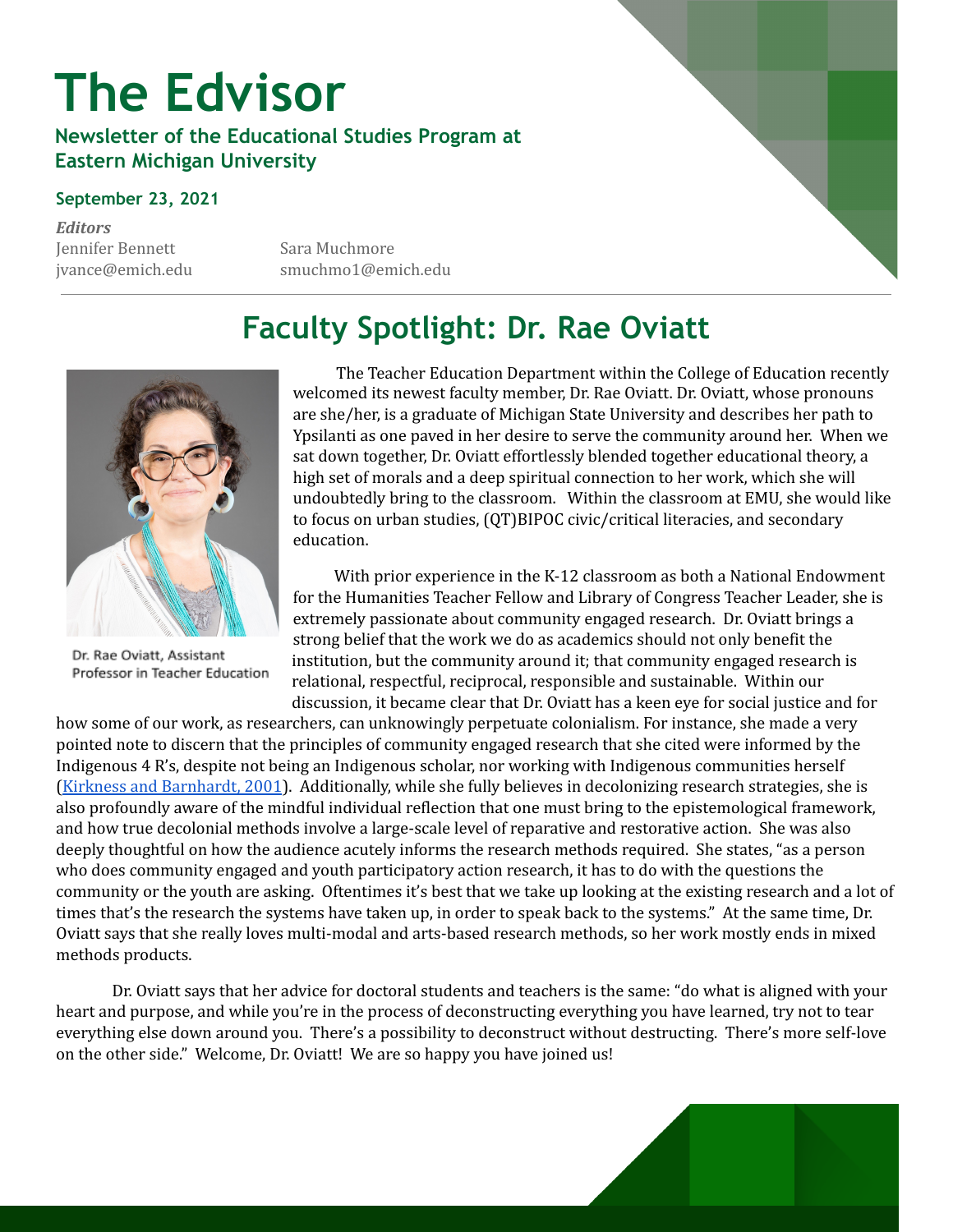### **Dear Dr.**

I've heard a variety of stories about comprehensive exams, some reassuring and some terrifying. How soon should I *really start thinking about comps? What advice do you have for planning ahead?*

Dear Perplexed Pre-planner,

The comprehensive exam stage is both an exciting and scary step! I don't have a simple answer for when to start preparing for comps because there are multiple factors to consider, including how long you've had your topic solidified and what else you have going on in your life. Staying organized and keeping careful notes throughout the program is helpful, of course, as well as any time spent specifically preparing for comps. Having easy access to my notes and texts (digital and/or hard copies) and sorting them by question as best I could made comps a bit easier for me.

I changed my topic at the very end of my coursework, so I ended up spending about eight months specifically focused on comps preparation. Others in my cohort spent a few months preparing for comprehensive exams. We were all working outside of the program (some part-time and some full-time positions) and most had young children too, so planning *when* to complete comps so the timing worked best with our own schedules was important. A regular writing schedule is a great habit to get into—figure out when you get your best writing and thinking done (it's the morning for me), when you can focus on reading, and when you're only able to focus on getting minor revision or editing work done (by the end of the day, that's all I'm capable of accomplishing). Develop a writing plan to help you approach your questions in a timely manner that allows you to revise at the end.

While it's important to plan ahead for the actual work of comps, there are other things to consider too. You need to be able to take breaks from writing and thinking. Your brain needs time to relax and process! Spend time with friends inside and outside academia. Arrange for others to send you motivational messages throughout the process. Move your body in a way you enjoy and figure out what helps you work through stress and anxiety. You will learn so much about yourself and your topic completing comps. Good luck!

#### - Dr. Kaia-Marie Bishop

Do you have a question for Dear Dr.? Please send your questions about activism, education, scholarship, or career to the Edvisor [Message](https://forms.gle/11yUgTDypqZhWndT7) Box for inclusion in a future newsletter.

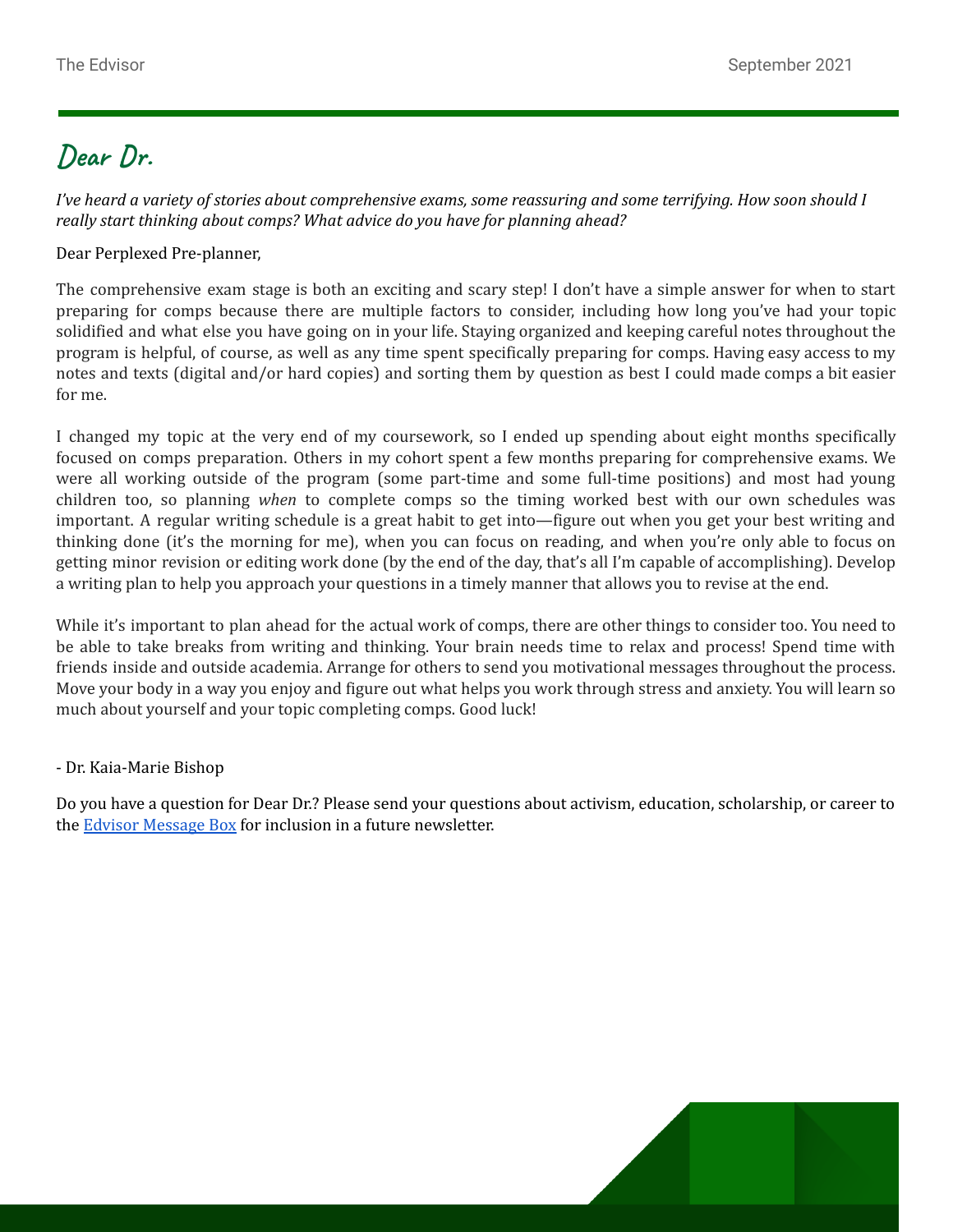#### **Hats off to You!**

Congratulations to those who have recently completed their dissertation defenses!

- Dr. Kaia-Marie Bishop
- Dr. Jacquie Pruder St. Antoine

And to those who have recently passed their comprehensive exams!

- Laila Chraim
- Jason DeCamillis
- Kim Dixson Ferrell
- **Betsy Stoelt**
- Alison Wink

We'd love to share your accomplishments here! Please send news of your presentations, publications, and other special events to our [message](https://forms.gle/ARPX1hqmUpBcYcvY8) box for inclusion in next month's issue.

### **Conference at EMU**

The Michigan Alliance for Environmental and Outdoor Education conference will be held at EMU on October 1-3. The conference offers a variety of workshops and field trips exploring topics such as Place-Based Education, diversity and equity, and STEM learning. Presenters at the conference include four students in the Ed Studies program, Kelsey DeCamillis, Jason DeCamillis, Miriam Furlan Brighente, and Jennifer Bennett. You can learn more about the conference and register to attend at that MAEOE [website.](https://www.maeoe.com/2021-eastern-michigan)

### **New Year Goals**

What are you hoping to accomplish in the new academic year? Presentations? Comps? New skills? Travels? Share your goals for the year in our [message](https://forms.gle/ZvLG83JzMnanLwiC7) box, and we'll include them in our next issue to help us all celebrate and support each other.

### **Community of Scholars**

Our Community of Scholars gatherings resume on Monday, October 4 at 8:00 pm. This year, we'll continue to meet on Zoom from the comfort and safety of our own homes.

This year's gatherings will be on the first and third Mondays of each month from 8:00 to 9:00 pm. Please watch for future announcements with the Zoom link and gathering topics. If you have any suggestions for topics you would like us to cover in our meetings, you can share them through the Edvisor [Message](https://docs.google.com/forms/d/e/1FAIpQLSeUcCY5GGbKKYOY1JIRiXBuSIOY4zJpWQsJG-mpbckQeDXafw/viewform?usp=sf_link) Box.

### **Edvisor Message Box**

We have created a digital message box this year to make it easier for everyone to contribute to *The Edvisor*. You can access the message box at this [link](https://forms.gle/16c3pmbFyL9nQQ4f9) or with the QR code below.

Please use this message box to share good news and accomplishments for our Hats Off section, questions for Dear Dr., article topic requests, and any other questions or suggestions you may have. We look forward to hearing from you!



#### Doctor of Philosophy in Educational Studies

The Doctor of Philosophy in Educational Studies prepares educators from a variety of community organizations (P-12 schools, higher education and other community contexts) to engage in effective research and practice about teaching and learning within complex social, political and economic systems. A key underlying emphasis of the program is a focus on poverty and its specific impact on urban, as well as suburban and rural communities.